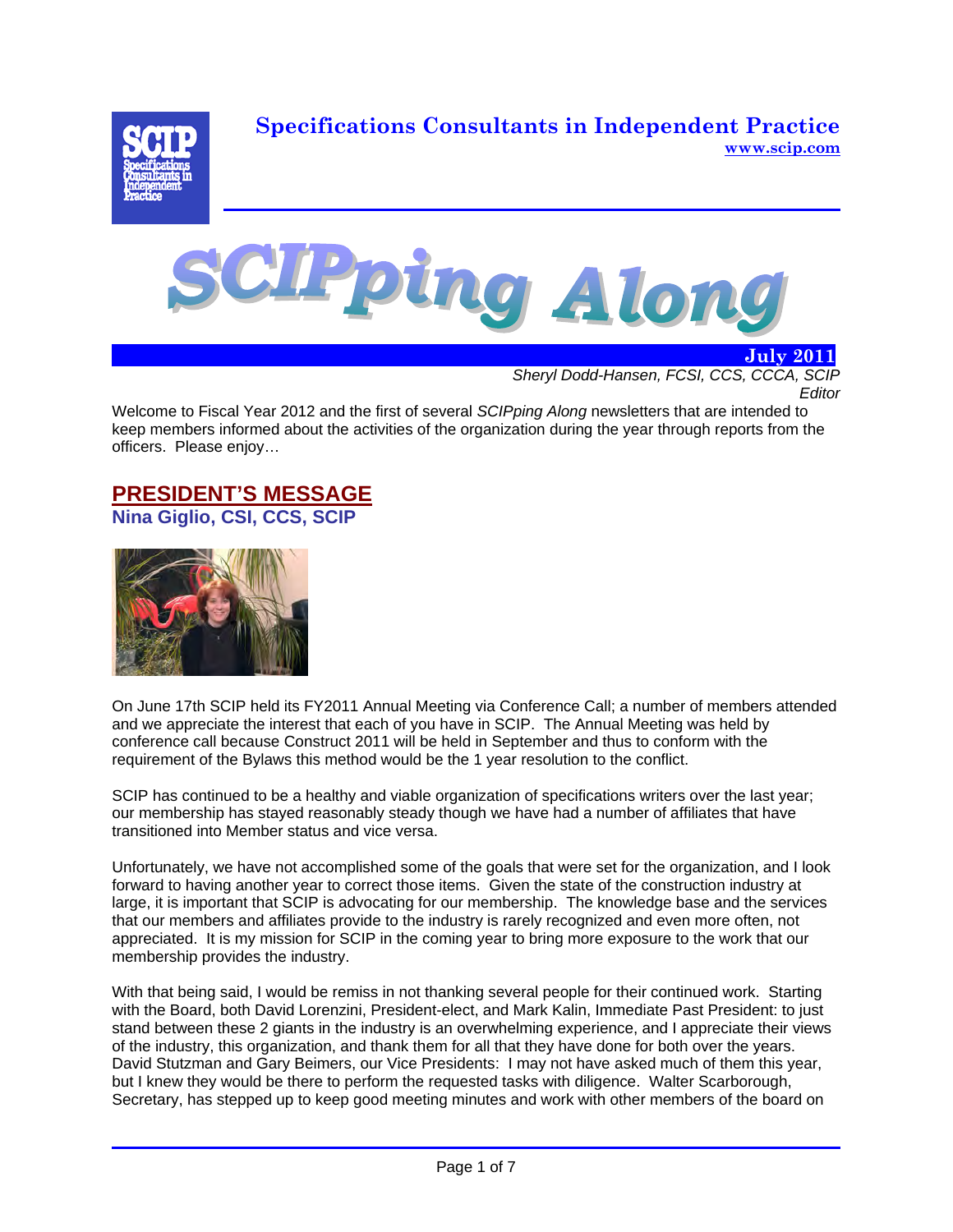accomplishing a few tasks. John Carter stepped into the Treasurer position, which were big shoes filled by David Metzger for the last 12 years. John has pushed, prodded and occasionally threatened me but we are close to having everything transitioned, as well as procedures put in place for future transitions. Finally, William Pegues, back as the Affiliate Director, has been stirring the pot to try and get some of the affiliate members more involved. To all, I thank you for your patience over the last year and I look forward to the coming year.

Other people that deserve a thank you for their work for SCIP include Lynn Javoroski who served on the CSI Awards Committee on behalf of SCIP. Holly Robinson, with assistance from Randy Reifsnider, whose combined effort has developed the SCIP LinkedIn group. Dane Dodd-Hansen who has prepared member certificates and Sheryl Dodd-Hansen who has stood ready to edit *SCIPping Along*.

I'm certain that I've forgotten someone, and for that I apologize.

Additionally, we offer two of our members our congratulations on their elevation to CSI Fellowship this year: Lynn Javoroski, SCIP Affiliate and Peter Jordan, SCIP.

### Events at Construct2011

Registration for Construct2011 is now open and SCIP is in its final planning stage for our events. This year we will not be meeting on Saturday after the convention, instead we will hold the FY2012 Annual Meeting and Forum on Tuesday September 13th, which will also include a recap of the FY2011 Annual Meeting. Watch the website for finalized information in the coming weeks.

#### **Webinar**

On August 30th as part of the CSI Webinar Series, Nina Giglio, SCIP President will present a Webinar titled "Care and Feeding of Your Specifier". This webinar will explore what a Specifier does, and how to tap into that wealth of knowledge. The Project Manual is a tangible deliverable but really only a small component of the expertise offered by a Specifier. Each of you knows someone who should attend this session. Please make certain they are aware of the opportunity by visiting www.csinet.org/webinars.

#### ARCOM Discount

Several members have contacted the SCIP Board inquiring why ARCOM has reduced the discount on subscription renewals for SCIP members. Prior to this year, there was no discount provided by ARCOM to SCIP members. In the past, both CSI and AIA held "endorsing organization" status with ARCOM; because the overwhelming majority of SCIP members were also affiliated with one or both of those organizations, there was limited reason for the SCIP Board to pursue a separate discount. ARCOM has moved to a tiered discount structure, which has added SCIP, ASHRAE, and ASCE to their list of organizations that are eligible for a discount. If you have further questions please feel free to contact SCIP President Nina Giglio. ngiglio@hbig.us

# **PRESIDENT-ELECT'S REPORT**

**David Lorenzini FCSI, CCS, SCIP**



Website Surveys

 $\overline{a}$ 

During FY2011, we implemented some maintenance and administrative procedures regarding the member database on the website. When the fiscal year started, John Carter took over as Treasurer, as well as Membership Chair. This was the first change of Treasurer/Membership since the database was added to the website. The administrative changes included adding a Notes column for remarks and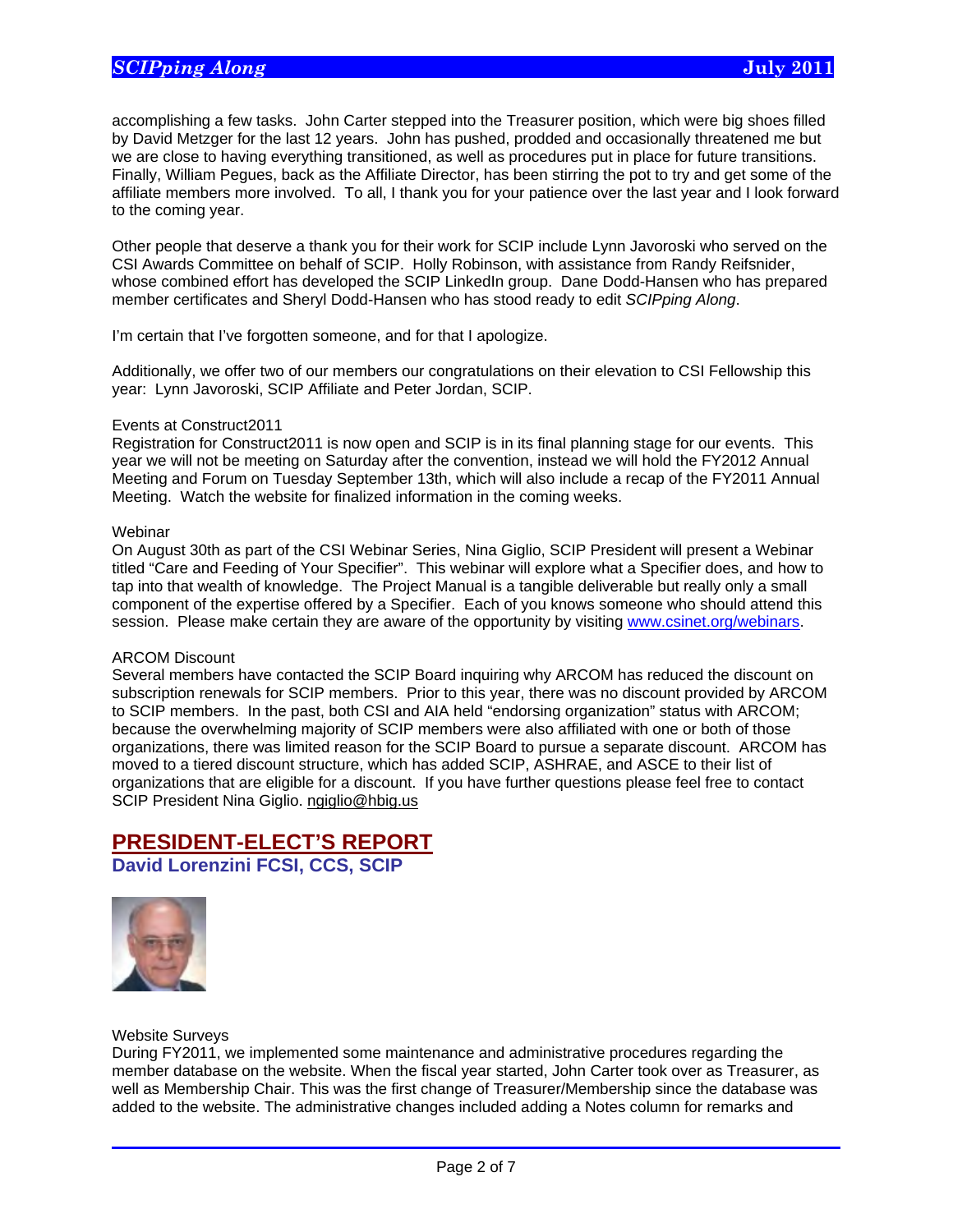$\overline{a}$ 

reminders available only to the webmaster and treasurer, the ability of the treasurer to print any search or member category to an Excel file, and more flexibility in setting up member status codes.

During the year we also experimented with a survey feature. There were three successful surveys before the system failed. Here are some of the results, in case you weren't paying attention at the time.

| 1. Web Site Access - As of May 30, 2010:                                                                                                |     |
|-----------------------------------------------------------------------------------------------------------------------------------------|-----|
| How often do you access scip.com?                                                                                                       |     |
| First time                                                                                                                              | 58% |
| Less than once a month                                                                                                                  | 21% |
| About once a month                                                                                                                      | 11% |
| Between one and five times a month                                                                                                      | 5%  |
| More than five times a month                                                                                                            | 5%  |
| 2. Publications - As of June 30, 2010:                                                                                                  |     |
| How do you check or read publications available in the scip.com home page?                                                              |     |
| a. KnowHow                                                                                                                              |     |
| <b>Never</b>                                                                                                                            | 56% |
| Sometimes                                                                                                                               | 33% |
| Often                                                                                                                                   | 11% |
| b. SCIPping Along                                                                                                                       |     |
| <b>Never</b>                                                                                                                            | 33% |
| Sometimes                                                                                                                               | 50% |
| Often                                                                                                                                   | 17% |
| c. Liebing Articles                                                                                                                     |     |
| Never                                                                                                                                   | 33% |
| Sometimes                                                                                                                               | 11% |
| Often                                                                                                                                   | 56% |
|                                                                                                                                         |     |
| 3. Product Data Resources - As of December 31, 2010:<br>In what form do you prefer to store and access product data for specifications? |     |
|                                                                                                                                         |     |
| a. Sweets Catalogs                                                                                                                      |     |
| Exclusively                                                                                                                             | 30% |
| Frequently                                                                                                                              | 5%  |
| Hardly ever                                                                                                                             | 65% |
| b. Manufacturer Catalogs or CDs                                                                                                         |     |
| Exclusively                                                                                                                             | 30% |
| Frequently                                                                                                                              | 5%  |
| Hardly ever                                                                                                                             | 65% |
| c. Manufacturer Websites                                                                                                                |     |
| Exclusively                                                                                                                             | 57% |
| Frequently                                                                                                                              | 40% |
| Hardly ever                                                                                                                             | 3%  |
| d. Ask Another Specifier                                                                                                                |     |
| Exclusively                                                                                                                             | 30% |
| Frequently                                                                                                                              | 50% |
| Hardly ever                                                                                                                             | 20% |

The final survey regarding the use of online payments for annual dues and other SCIP events did not produce valid results. However, the board has approved the addition of an online payment system that members may use to pay dues by credit card. We expect this system to be operational in late summer or early fall.

As always, if you have any questions regarding the use of the website member directory or a suggestion to improve the website, contact the webmaster at webmaster@scip.com.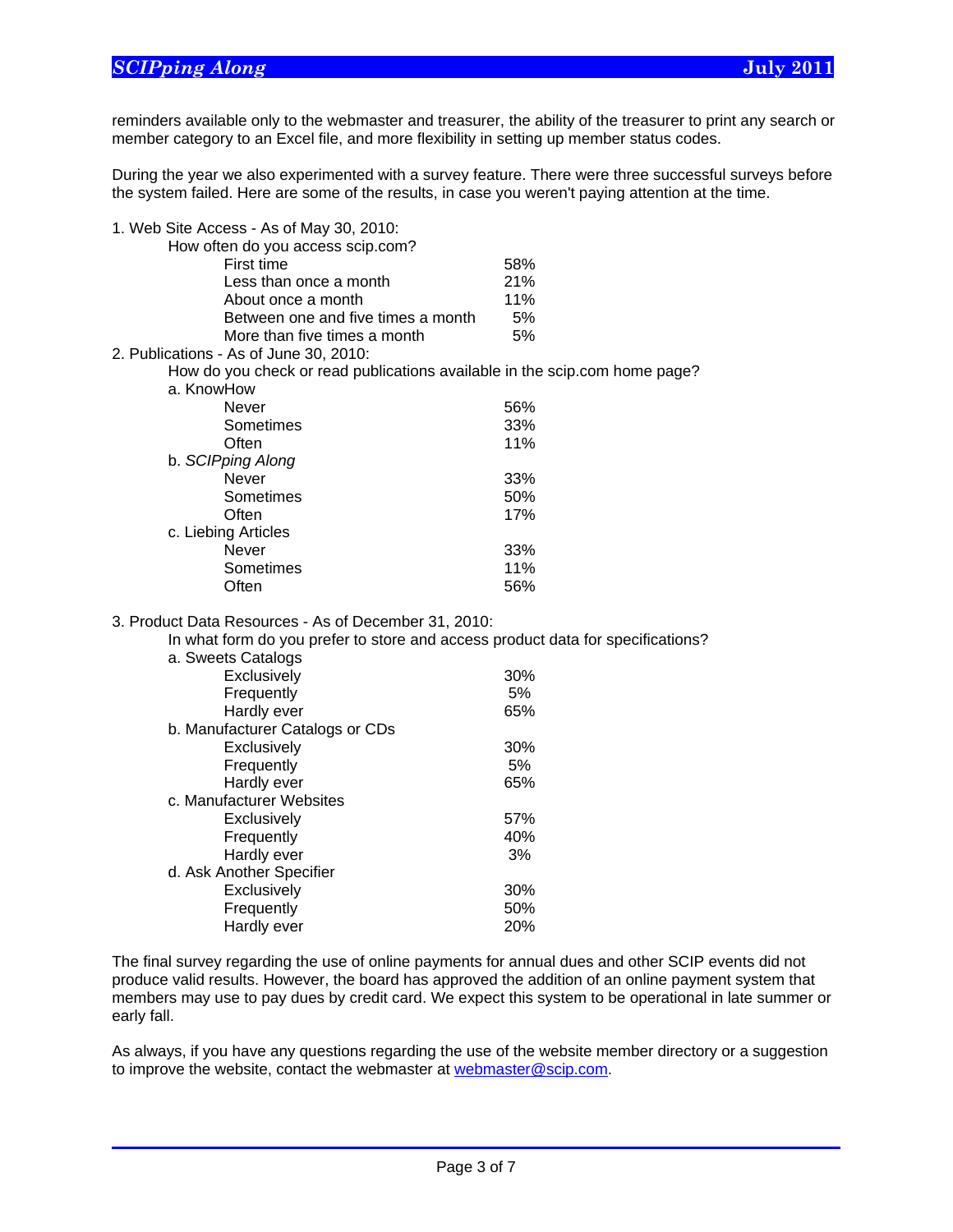## **VICE PRESIDENT'S REPORT David Stutzman, AIA, CSI, CCS, LEED AP, SCIP**



The SCIP bylaws were reviewed for potential updates and clarifications that will be presented to the membership for ratification. Walter Scarborough, John Carter, Nina Giglio, and I all contributed the review to identify the issues found in the document and to propose corrections. Now we will take the suggestions and draft the actual revisions that will be presented to the board and then the members.

Many of the corrections are editorial in nature just to make the document tidy and consistent. Hopefully these will not be controversial for the membership. Minor revisions to the definitions of Members and Affiliates will be proposed. Text will be added to permit the use of "SCIP" and "SCIPa" acronyms by members and affiliates to designate membership in the organization. Administrative revisions for the Secretary and Treasurer's duties will be proposed to reflect how the organization is currently maintaining membership records and collecting dues. Both these duties are performed by the Treasurer.

Other administrative revisions include the definition of quorum and the conduct of meetings and elections, and methods of notices and communications to the members. It was suggested that electronic communications may be able to replace paper and US mail. We know this is radical and will likely be contentious, so be prepared for the debate.

The most significant changes may be concerning dues collections and members' status as a result of non-payment. SCIP has been generous by allowing members much latitude for paying dues, especially with the current economic conditions. Currently, the bylaws provide for automatic termination for nonpayment after 90 days past the due date. We are considering whether to propose a change that will allow members to retain their original "member since date" by paying delinquent dues or by some other method.

# **VICE PRESIDENT'S REPORT**

**Gary Beimers, FCSI, CDT, SCIP** 



 $\overline{a}$ 

I wish there was more to report; it has been mostly a year of participating in Board Meetings, learning the ropes, and assisting where requested. I have cooperated with Dave Lorenzini regarding the SCIP booth and collateral materials. I am looking forward to working more actively with Dave to complete booth improvements in preparation for CONSTRUCT and the CSI Convention in September.

I have been elected to the CSI Board as Director from the Great Lakes Region. In that capacity, I have been assigned as Liaison to the CSI Technical Committee.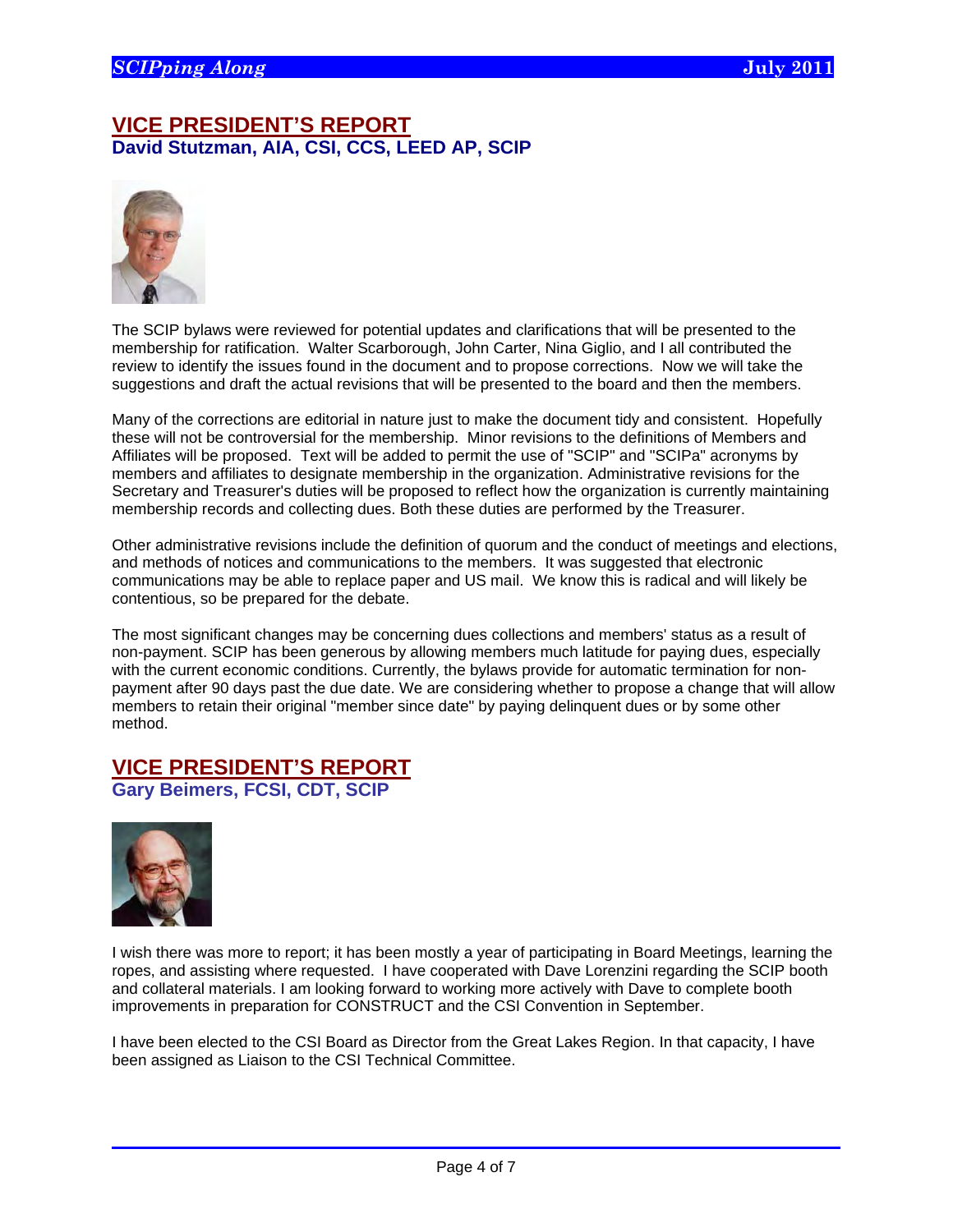## **TREASURER'S REPORT & MEMBERSHIP INFORMATION John Carter CSI, CDT, SCIP**



Happy New Year - SCIP's Fiscal Year 2012 is now under way, as of July 1, 2011. So, many of you have already sent in your annual SCIP membership renewal checks this month, and the rest of you are being reminded to get those checks in the mail soon. Thanks!

Since we're starting a new SCIP year, I wanted to share some membership statistics for the past year:

- We now have a total of 202 members in SCIP (158 professional 'AP' members, 41 affiliate 'AC' members, and 3 retired 'AR' members). Year to date, our membership has declined by 5 percent.
- Despite membership being lower, we still see a steady stream of inquiries and new member applications - usually 1 or 2 a month.
- A few members that dropped out for a few years have now rejoined SCIP for the new year.
- One member retired this year.

For the Treasurer and Board, the new fiscal year means that it is "budget" time, as the Board plans SCIP's operating budget for the new fiscal year.

After analyzing last year's budget compared to our income and expenses for the year, I am pleased to report that we have stayed on or below budget in all categories, so we're in good shape financially.

## **SECRETARY'S REPORT Walter Scarborough**, **CSI CCS, AIA, SCIP**



 $\overline{a}$ 

In addition to recording the minutes of Board Meetings and the Annual Meeting, and tending to other administrative matters, I have participated in the bylaws study along with Nina Giglio, John Carter and David Stutzman. David Stutzman's report summaries the bylaws study well and the forthcoming recommendations that will be presented to the membership for consideration.

*Note from Editor: Refer to www.scip.com for minutes of the June 16, 2011 meeting. SDH*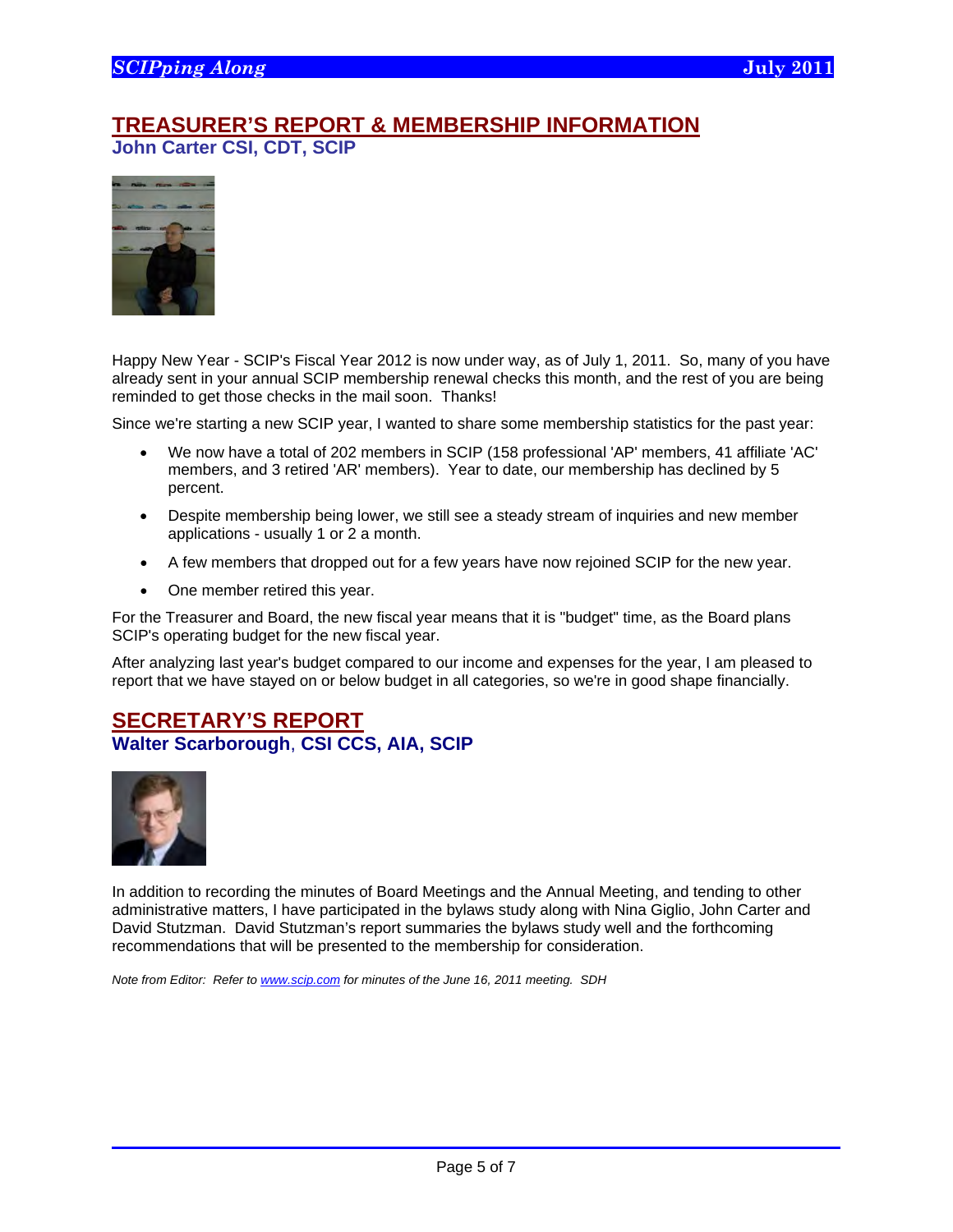## **AFFILIATE DIRECTOR'S REPORT William Pegues, FCSI, CCS, SCIP-Affiliate**



This Spring a direct contact with Affiliate members was begun. Though the response was not large, it was consistent. Both current Affiliate members as well as those recently non-renewed were asked for a response to what benefits or shortcomings are related to membership in SCIP and what were Affiliate members looking for that they do or did not receive.

Those responding that had chosen not to renew their membership did so because of a change in job description, no longer a specifier, or where specifications had become a very small scope of their activities.

Those current Affiliate members that responded said they enjoyed the organization and participated from the sense of community that SCIP offers them, and these also expressed a desire to see the organization expand the opportunities for 'face to face' interaction and discussions.

There were no negative responses. That makes for a truly good sounding response, but again, it was a small percentage of Affiliate members that responded.

If there are others that wish to register their opinions, there was no deadline. Feel free to contact me at any time. Your interests and opinions will be brought to the attention of the board. My email address is: Wpegues@wdgarch.com

### **IMMEDIATE PAST PRESIDENT'S MESSAGE Mark J. Kalin, FAIA, FCSI, CCS, LEED-AP, SCIP**



 $\overline{a}$ 

Historically, whenever the economy wakes up, we should be in for a great five years! Please send me an email if you know the date it all starts. Please also email if you are interested in any of the following and I give you my specifier's promise to keep the ball rolling.

BIM: As 80 percent of the architects are using BIM software, we've started to receive finish legends generated from BIM, and firms are asking that we add technical info into the attribute files of their Revit families. One design firm has been hired to do an as-built BIM model and we get to put the spec info in. A drywall subcontractor is drawing every building into BIM and asking we just use a short-form spec. Your experience?

Green: It seems it's all about LEED credits in my part of the country, and the specs have become very tailored - no asking for massive amounts of data from the subcontractors. The LEED administrator works with the CM for the likely candidates for credits like recycled content and regional materials, and only those sections contain those requirements. The new LEED flooring credit and FSC credits are a bit of a